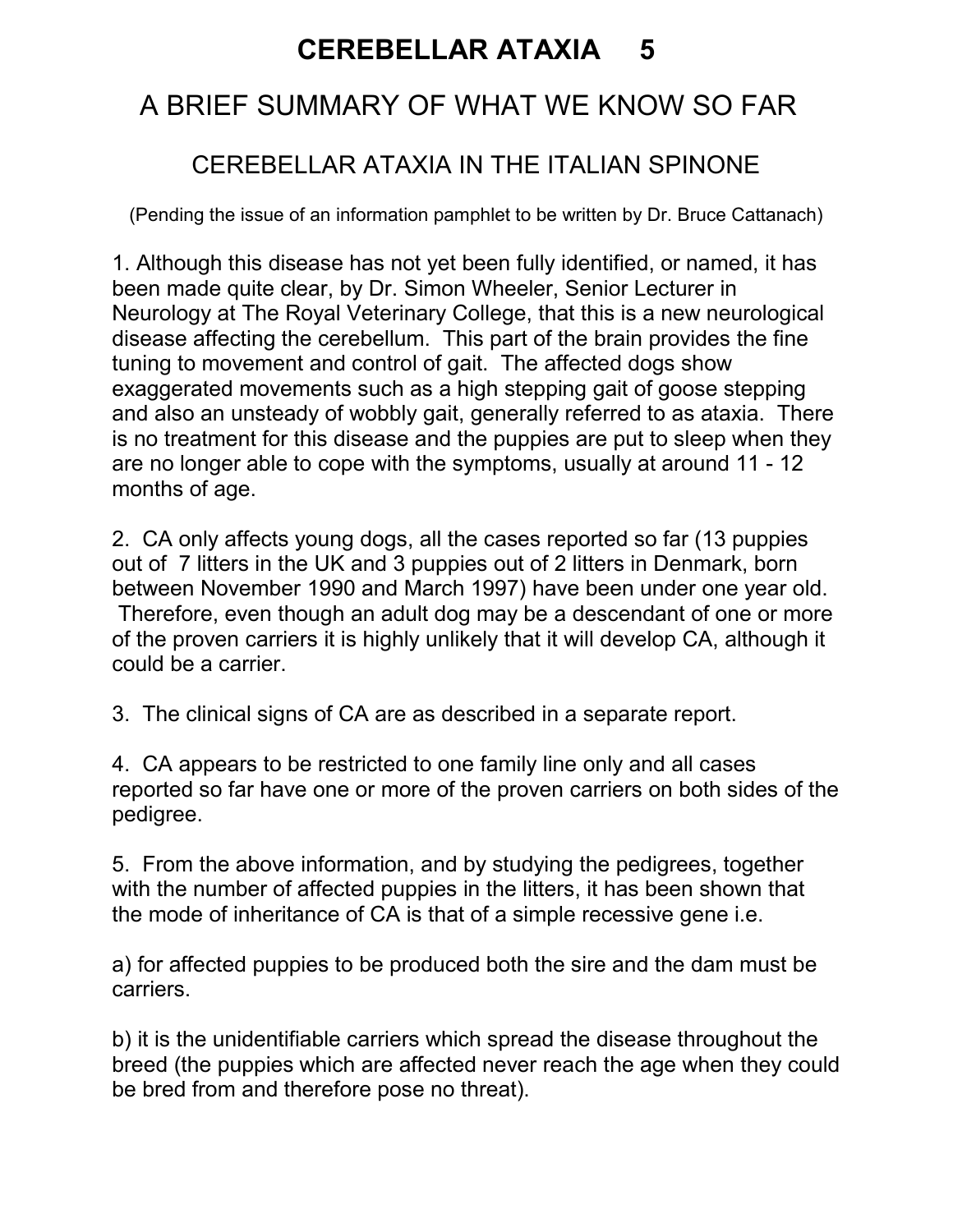## CEREBELLAR ATAXIA 5

c) a brief example of the possible mating's are shown below:

 i) a carrier mated to a carrier will produce puppies of the following status:

25% clear -------- 25% affected -------- 50% carriers Therefore, 75% will appear normal.

 ii) a carrier mated to a clear will produce puppies of the following status:

50% clear -------- 0% affected -------- 50% carriers Therefore, 100% will appear normal.

 iii) a clear mated to a clear will produce puppies of the following status 100% clear

Therefore, all will appear normal.

6. a) With a policy of out crossing it is possible to prevent the production of affected puppies and, if this were continued over a number of generations, the frequency of carriers being produced would decrease. The probably of descendants of proven carriers being carriers themselves would, on average, be reduced by a half in each subsequent generation e.g.

| 1st generation ---------- 50% -------- or 1 in 2 risk of being a carrier     |  |
|------------------------------------------------------------------------------|--|
| 2nd generation ---------- $25\%$ -------- or 1 in 4 risk of being a carrier  |  |
| 3rd generation ---------- $12.5\%$ ------- or 1 in 8 risk of being a carrier |  |
| 4th generation ---------- 6.25% ------- or 1 in 16 risk of being a carrier   |  |
| 5th generation ---------- 3.13% ------- or 1 in 32 risk of being a carrier   |  |

b) Under the guidance of geneticist, Dr. Bruce Cattanach, the Committee of the ISCGB have formulated a control scheme to help prevent the production of affected puppies and also to reduce the frequency of production of carriers within the breed.

Please remember that if you have any questions, no matter how trivial they may seem, do not hesitate to contact me. You can ring me evenings or weekends on 01522 792743 (INT 44 1522 792743) or you can write to me at the following address:

28 Park Lane **Heighington**  Lincoln LN4 1RF